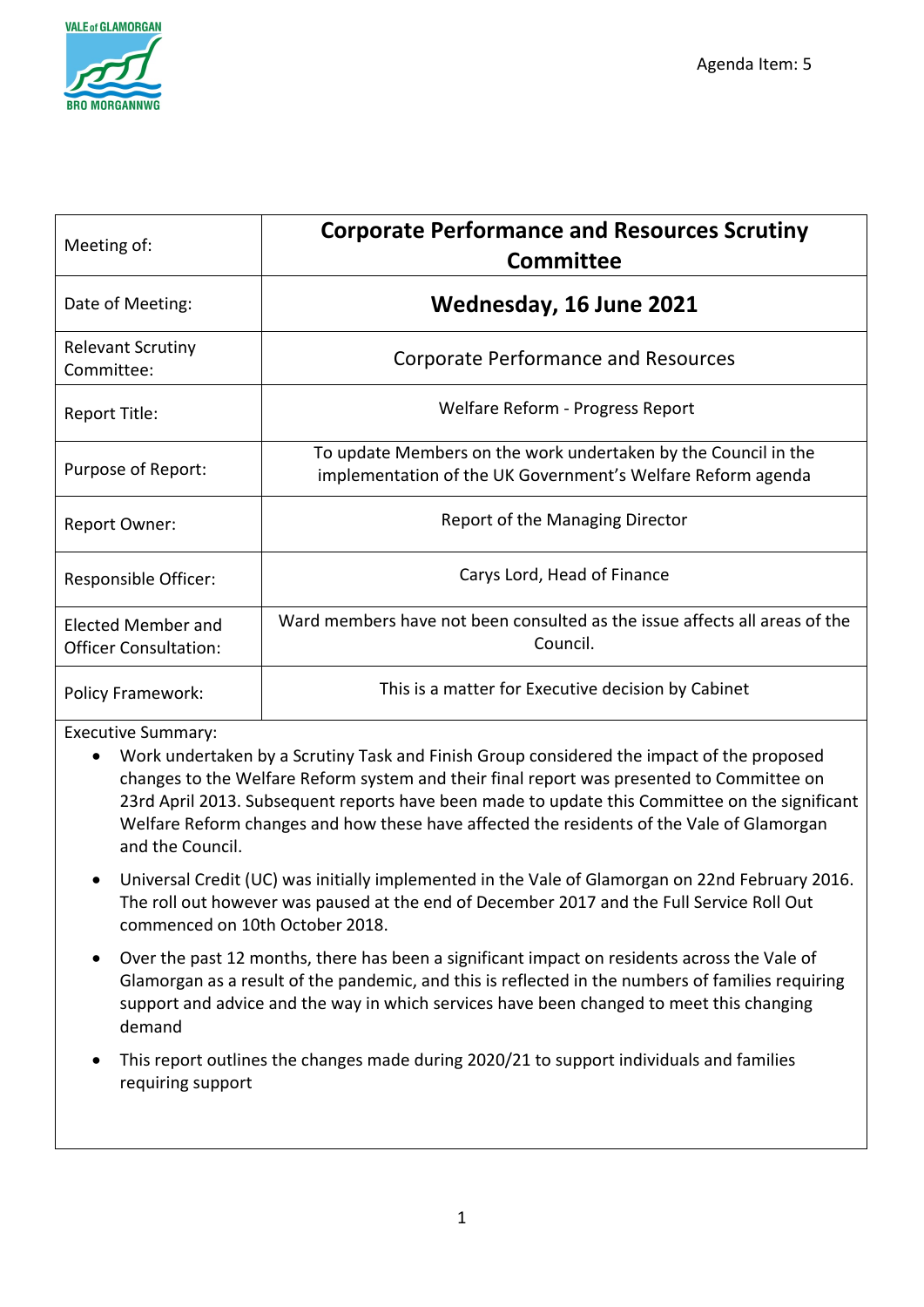# **Recommendation**

**1.** That the Committee considers the contents of the report and that a further update is provided on an annual basis.

# **Reason for Recommendation**

**1.** To ascertain Members' views on the progress to date and that the Committee continues to monitor the impact of the Welfare Reform changes for residents on an annual basis.

# **1. Background**

- **1.1** Work undertaken by a Scrutiny Task and Finish Group considered the impact of the proposed changes to the Welfare Reform system and their final report was presented to Committee on 23rd April 2013. The report and recommendations were endorsed by Cabinet on 8th May 2013.
- **1.2** Subsequent reports have been made to update this Committee on the significant Welfare Reform changes and how these have affected the residents of the Vale of Glamorgan and the Council.
- **1.3** To allow scrutiny of the roll out of Welfare Reforms and their effect on the Council and its population, the data previously supplied has been updated at Appendix A for information

# **2. Key Issues for Consideration**

## **Impact of the Pandemic**

- **2.1** The figures below summarise the economic impact that the pandemic has had on individuals and families in the Vale of Glamorgan
- In September 2020 the employment rate in the Vale of Glamorgan was 74.7%, which was 3.7 percentage points below the same point in the previous year. This represents 3,900 fewer people in employment. The figures have improved since that date but have not recovered to the pre pandemic levels
- The number of reporting redundancy peaked in September but still remained high at the end of the calendar year
- The Bevan Foundation has reported that 25% of Welsh Households have seen a reduction in their income since the start of the pandemic, with 11% reporting a significant reduction. This is due to a number of factors including people working reduced hours, people being furloughed and job losses. At the end of February 2021, 7,600 individuals were furloughed in the Vale of Glamorgan, which represents 13% of all employees
- Research has highlighted that over half of people on higher incomes have been paid in full during the past 12 months however this has not been the case for 28% of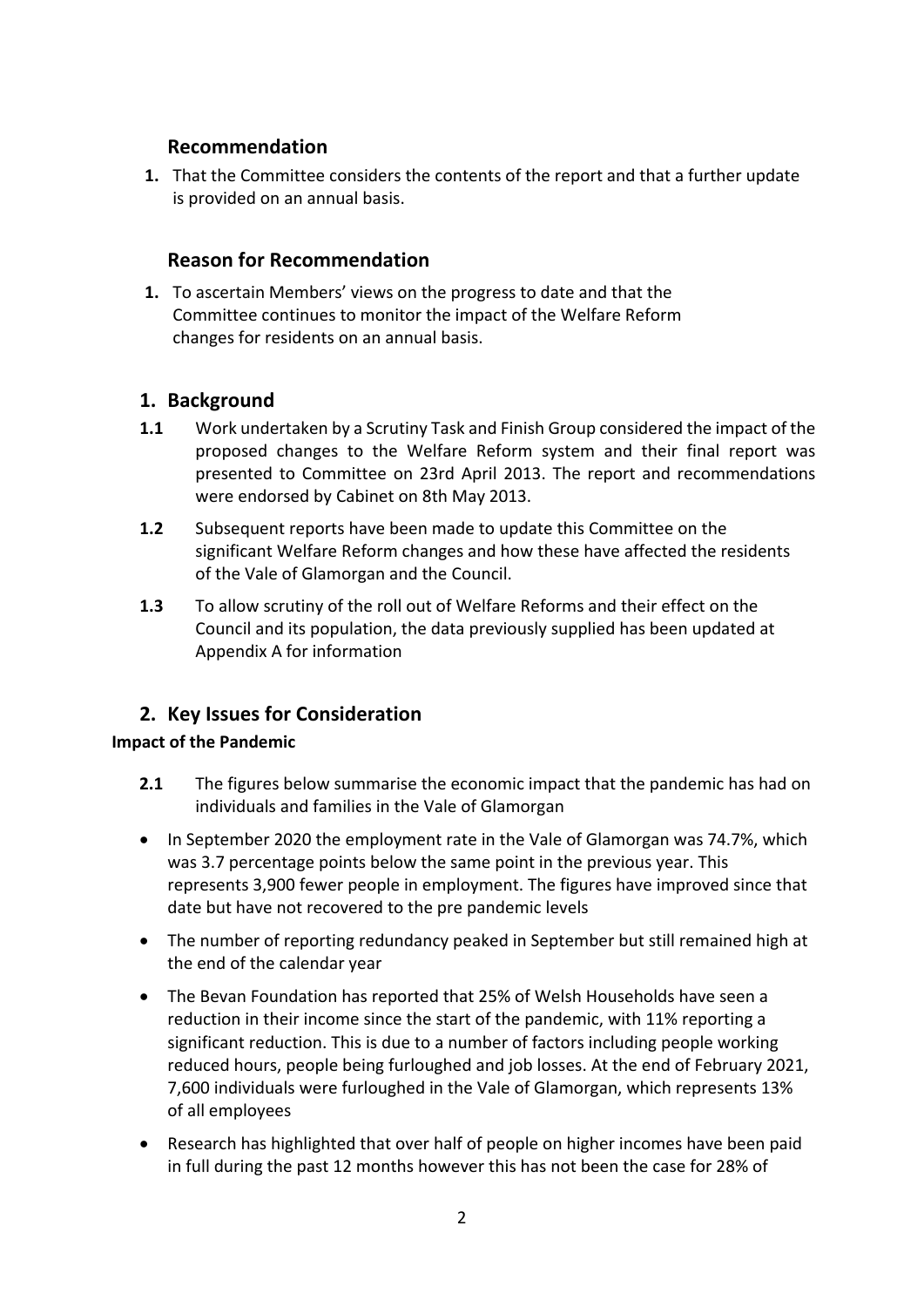those on a lower income. This would include individual employed in the accommodation, food and drink and retail sector, of which there are 4,000 in the Vale of Glamorgan.

- The self employment Income Support Scheme (SEISS) supports people who are selfemployed and who's businesses have been impacted by COVID-19 to access financial support. In the Vale of Glamorgan, by 31st October 2020, there had been 3,800 claims for a second SEISS grant, with the value of these claims totalling £9 million.
- In the Vale of Glamorgan, the number of people who are claiming unemploymentrelated support has increased by 103% since March 2020. In December 2020, 4,230 (5.3% of people) were in receipt of unemployment related benefit support in the Vale.
- Alongside the increased pressures placed on households by changes in income, households have also experienced rising living costs as a result of the pandemic. Research by the Bevan Foundation has found that 41% of Welsh households have seen their energy bills increase, 38% have seen an increase in their food costs and 16% have seen an increase in their costs of staying digitally connected.
- Since the outbreak of the pandemic, the number of pupils eligible for FSM in the Vale of Glamorgan has increased by 344 pupils, a 10% growth.
- **2.2** This data provides an oversight of the far reaching impact that the Pandemic has had on families across the Vale of Glamorgan

## **Universal Credit**

- **2.3** Universal Credit (UC) was initially implemented in the Vale of Glamorgan on 22nd February 2016. The roll out however was paused at the end of December 2017 and the Full Service Roll Out that was due to begin in June 2018 was postponed until the 10th October 2018. Customers remain entitled to Council Tax reduction whilst on UC even if their Housing Benefit award has been stopped. There are also a number of exclusions where individuals will still need to claim Housing Benefit such as Pensioners and those in temporary or supported .
- **2.4** As at March 2021, the Department of Work and Pensions (DWP) have advised that there were 10,063 UC claimants in the Vale of Glamorgan compared to 3040 at June 2019.
- **2.5** UC claims are administered by the local Job Centre Plus and these have been claims from claimants who would otherwise be eligible for Jobseekers Allowance (JSA), Income Support, Employment and Support Allowance, Child Tax Credits or Housing Benefit. The DWP roll-out of UC is to be supplemented by the locally delivered "Universal Support" to provide advice and support to UC claimants when completing a claim. This support is provided by the Citizens Advice Bureau.
- **2.6** The Council needs to continue to support those on existing Housing Benefit claims or those who are excluded from claiming UC until they are eventually transferred to UC. After that time the Council will still be responsible for Housing Benefits administration for those persons who are clients of the Pension Service and customers in supported, temporary accommodation.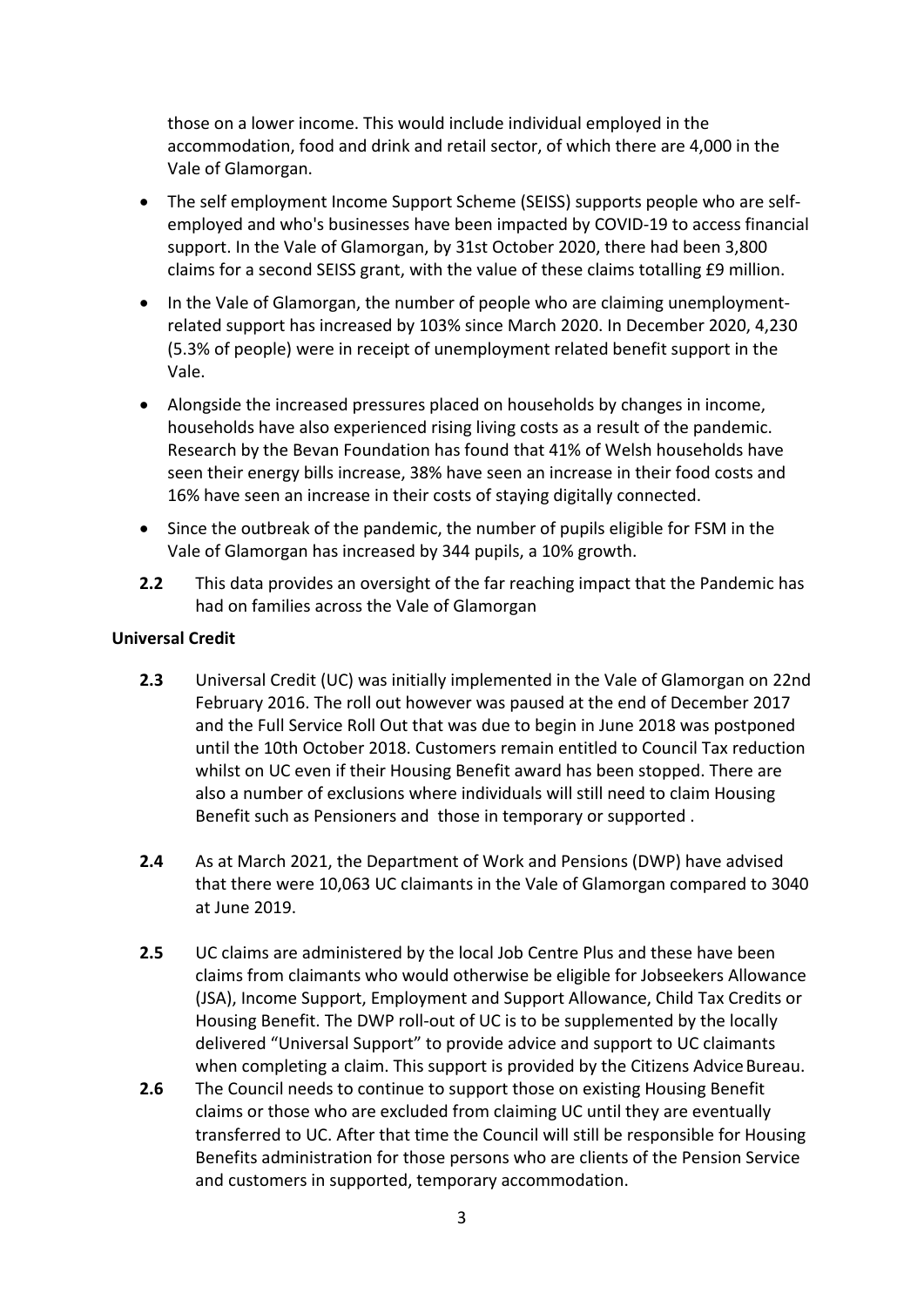### **Benefit Cap**

- **2.7** The increased Benefit Cap threshold was introduced to the Vale of Glamorgan in November 2016. The DWP reduced the overall household benefit cap applying to Tax Credits, Universal Credit and Housing Benefit from £26,000 to £20,000 in Wales. At the end of March 2021 there were 38 households affected in the Vale of Glamorgan. This ranges from a reduction in Housing Benefit of £2.42 per week up to £114.47 per week. Benefit cap is also applied to Universal Credit awards.
- **2.8** All those affected have been offered help via Discretionary Housing Payments (DHP) to allow them time to look at their personal budgets and to negotiate debt repayments. The effect is to increase the use of Discretionary Housing Payments fund by assisting those affected until they modify their personal finances. The level of spend on DHPs is detailed in Appendix A.

#### **Council Housing**

**2.9** The Housing Services Income Team has continued to monitor income levels and to support individuals who have experienced difficulties in paying their rent. The following data below highlights the statistics relating to recovery action for the period April 2017 through to March 2021.

|                        | No of tenants    | No of tenants                       | No of tenants     | No of tenants                       | No of tenants    |
|------------------------|------------------|-------------------------------------|-------------------|-------------------------------------|------------------|
|                        |                  | subject to formal subject to formal | subject to formal | subject to formal subject to formal |                  |
|                        | recovery actions | recovery actions                    | recovery actions  | recovery actions                    | recovery actions |
|                        | 2016/17          | 2017/18                             | 2018/19           | in 2019/20                          | in 2020/21       |
| Introductory           | 117              | 96                                  | 77                | 42                                  | 61               |
| Tenancies-             |                  |                                     |                   |                                     |                  |
| Notice of              |                  |                                     |                   |                                     |                  |
| Possession             |                  |                                     |                   |                                     |                  |
| Proceeding             |                  |                                     |                   |                                     |                  |
| Served                 |                  |                                     |                   |                                     |                  |
| Secure Tenancies       | 869              | 638                                 | 702               | 645                                 | 71               |
| $\vdash$ Notice of     |                  |                                     |                   |                                     |                  |
| Seeking                |                  |                                     |                   |                                     |                  |
| Possession             |                  |                                     |                   |                                     |                  |
| <b>Rent Possession</b> | 64               | 34                                  | 124               | 49                                  | 0                |
| Proceedings            |                  |                                     |                   |                                     |                  |
| Evictions              | 13               | 8                                   | 11                | 19                                  | 0                |

**2.10** The annual rent arrears figure in relation to all stock, as at 1<sup>st</sup> March 2021, was £561,384 which equates to 2.58% of rental income. This is a significant increase in debt compared to the figure reported last year but still compares favourably with almost all other Registered Social Landlords and Councils in Wales. The following graph shows the arrears trends of the eleven stock retaining Local Authorities in Wales. The trend line is marked number '11'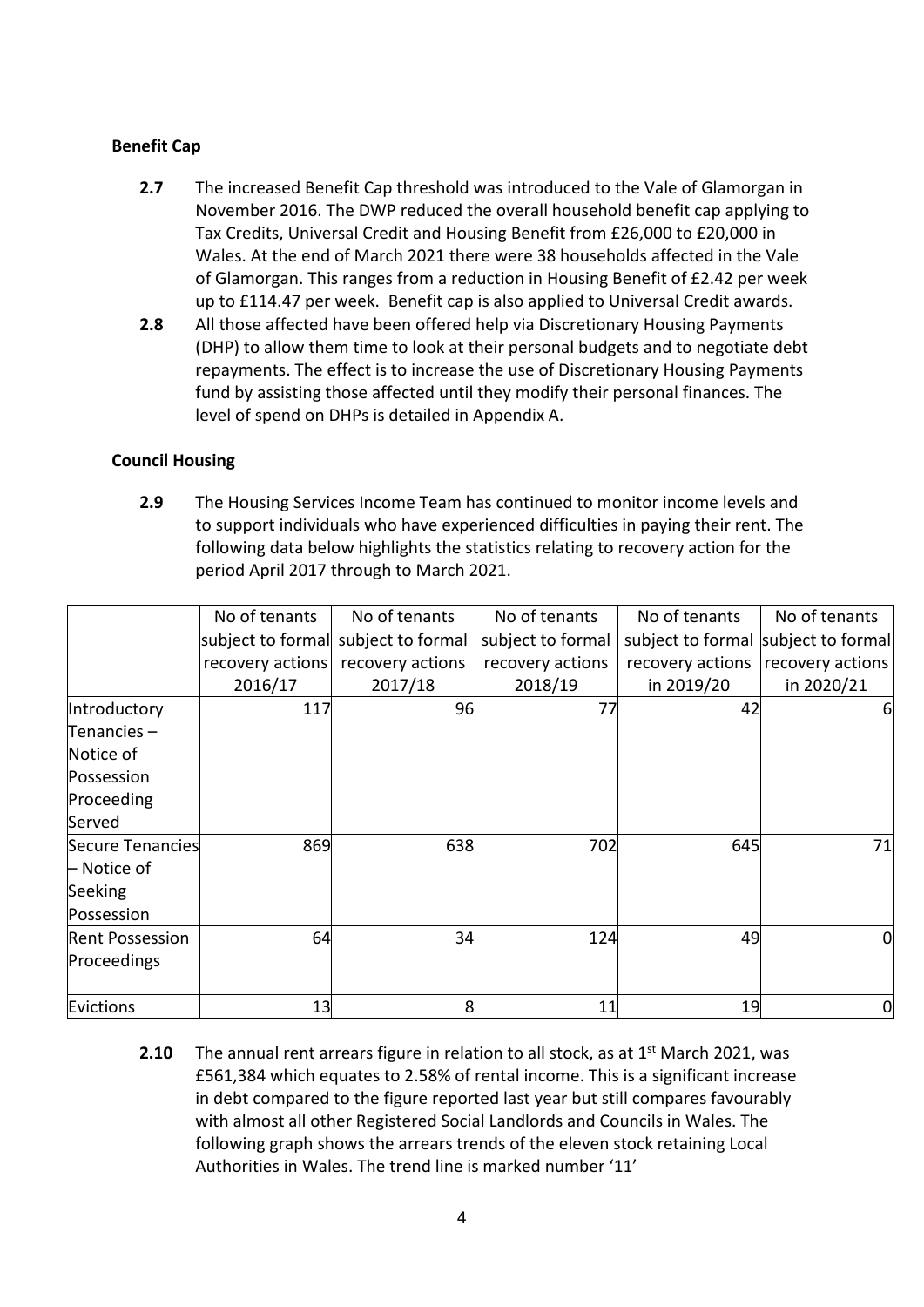

- **2.11** The Covid-19 Pandemic has had a significant impact on Council Housing tenants and the ability of the Council to recover rent owed. A number of tenants' employment has been affected either through the loss of the job, a reduction in earnings or being furloughed. In addition, the lockdown has affected some tenants' ability to visit the bank and withdraw funds to pay the rent. This was a particular issue for older tenants with older style building society accounts and pass books which prevent them carrying out their banking over the phone or online. Many older tenants with a very good payment history have run up arrears as they were physically unable to pay their rent.
- **2.12** There has been a significant and sustained increase in arrears since lockdown and extension of the moratorium on Court possession action. In addition, Welsh Government have introduced a requirement for social landlords to extend the notice period before Court possession action can be started for tenants to 6 months (from one month)
- **2.13** The following graph shows the rent arrears trend since April 2019 and highlights the impact of the lockdown measures on total arrears. The value of rent arrears is shown by the blue bars, whereas the percentage rent arrears is shown by the orange trend line. The value of payments received on Universal Credit schedule has increased by 12%, showing the number of tenants moving onto Universal Credit is accelerating.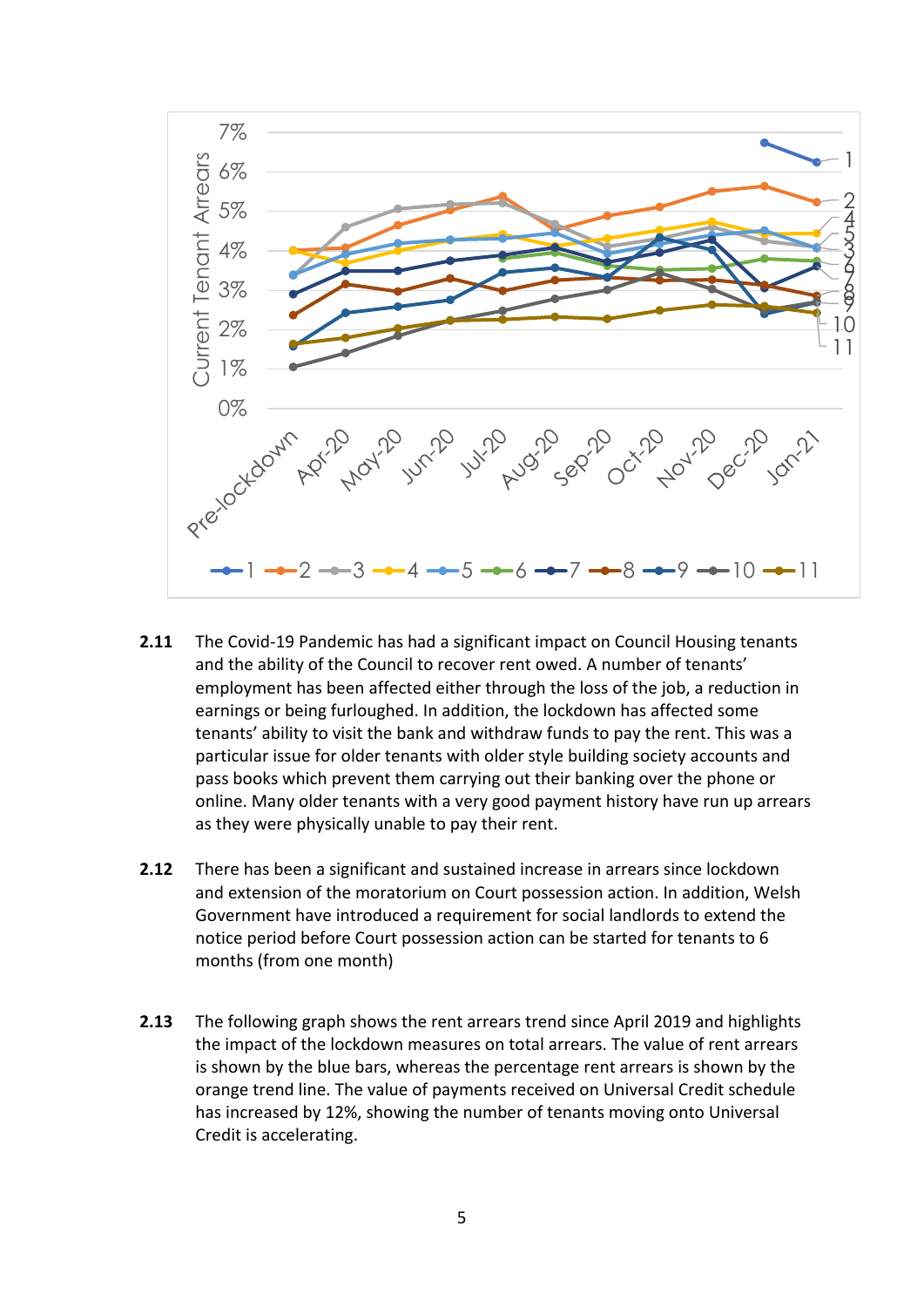

- **2.14** A number of internal improvements continue to be made to improve the system used for monitoring rents. This has resulted in further automation of the recovery process which has saved time carrying out administrative tasks and allowed staff to increase personal contacts with tenants and provide assistance to manage their rent account. Work has also been completed on a Customer Portal which allows tenants to access rent account information and make arrangements on-line. This has reduced the number of phone calls and queries received and enables the team to focus on recovery actions.
- **2.15** The underlying economic climate and changing welfare benefits continue to impact on individuals and families and the Income team regularly find themselves working with households who are in a precarious financial situation. Basic assistance and advice is provided by Income Officers and the Money Advice team provides invaluable assistance in more complex situations, helping tenants in a variety of ways including:
- Maximising the income of clients
- Providing budgeting advice
- Warm House Discount Scheme applications
- Providing debt advice
- Subsidised water tariff (HelpU)
- Application to relevant charity trusts and relief fund
- Discretionary Assistance Fund application
- Personal Independence Plan & Disability Living Allowance applications
- Young Carers referrals
- Employment Support Allowance applications
- Attending Tribunals with the customers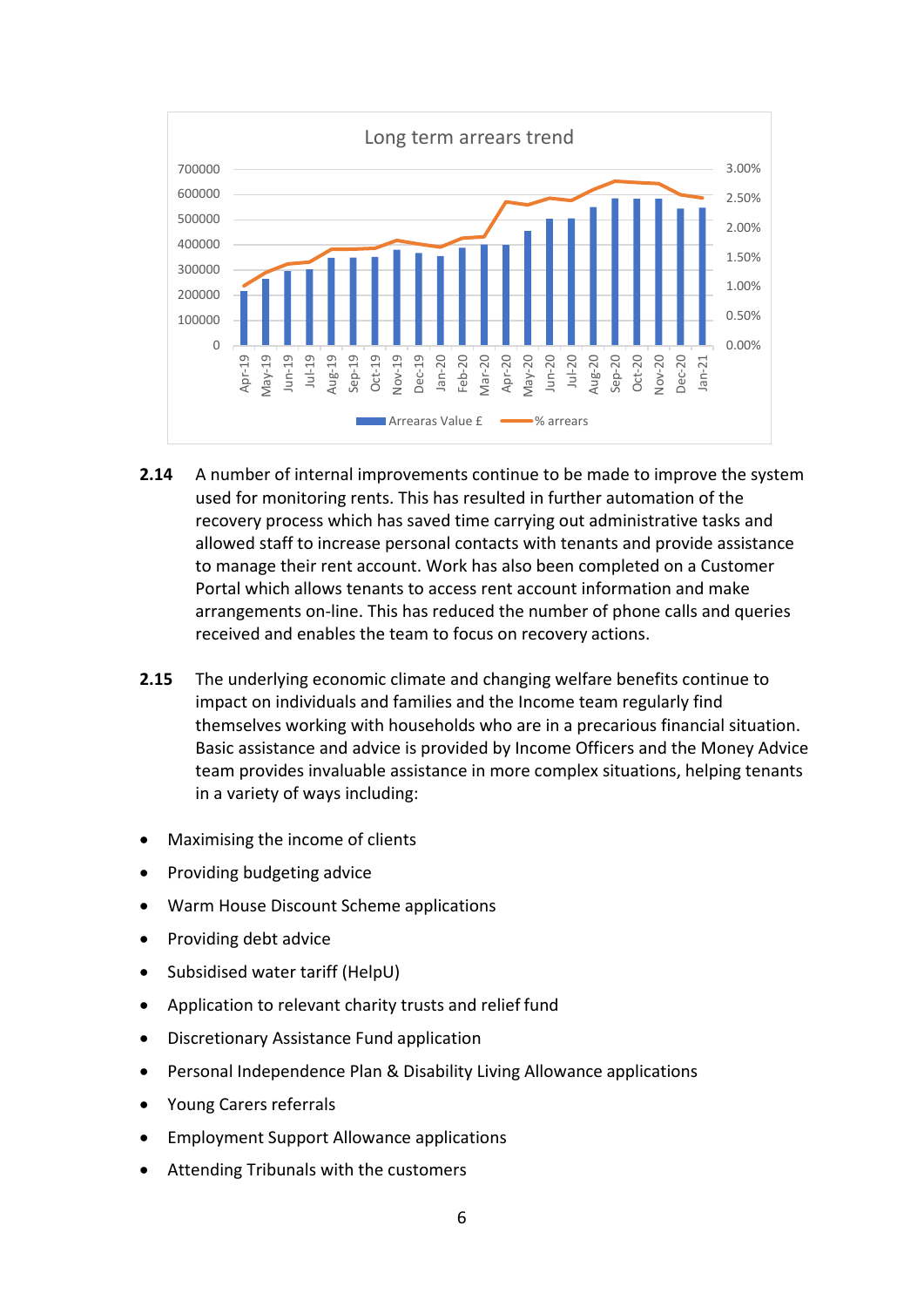- Supporting/arranging Universal Credit claims with the customers
- **2.16** Over the last year the three advisors made 936 appointments clients which resulted in £124,112 additional money to tenants. This came from a variety of sources including written off debt, additional benefits, preferential tariffs, backdated claims and grants / loans. Money advisers ensure the service is as accessible as possible by visiting tenants in their homes and offering appointments at Council offices and community spaces. Assistance is often provided at short notice, ensuring crisis situations can be avoided and tenants are able to sustain their tenancy.
- **2.17** Demands on the service continue to grow as people find themselves in financial hardship. As well as people out of work, a growing number of employed people are requesting assistance. These are typically part time workers or those on short term contracts.
- **2.18** The roll out of UC has also resulted in increased workload and pressures on the Income Recovery team. At the end of February 2021, 860 Council tenants were receiving UC and those tenants were in higher arrears than other tenants. On average, each UC claimant has average arrears of £502 compared to non-UC claimants where the average debt is £181. This pattern is replicated across other social landlords operating in the Vale who have seen arrears increase and higher average arrears for tenants in receipt of UC. As more tenants migrate across to UC (current rate is between 6 and 10 tenants per week) the case load and arrears level is likely to increase further.
- **2.19** Several operational changes are being made in order for the team to work smarter and cope with the increased workload that UC has brought. Due to the fact UC is paid monthly in arrears and directly to tenants, UC payment dates are captured on the computer system so that staff can carry out timely chase ups (just when tenants receive their money). This maximises the prospects of the rent being paid. Experience has shown that a delay in contacting tenants can mean the money may have been used for other purposes. The team are also developing the ability to automate aspects of the recovery process and utilise opportunities afforded by technology, this includes looking to send bulk emails or text messages each day, reflecting tenants' payment dates, reminding tenants of the importance of paying their rent.
- **2.20** The team are also making use of alternative payment arrangements (APA's) when tenants are vulnerable or have a history of being in arrears. This means that housing costs are paid directly to the Council by the DWP and minimises the risks of payments being used for competing priorities. APA's are currently in place for 18% of UC claimants.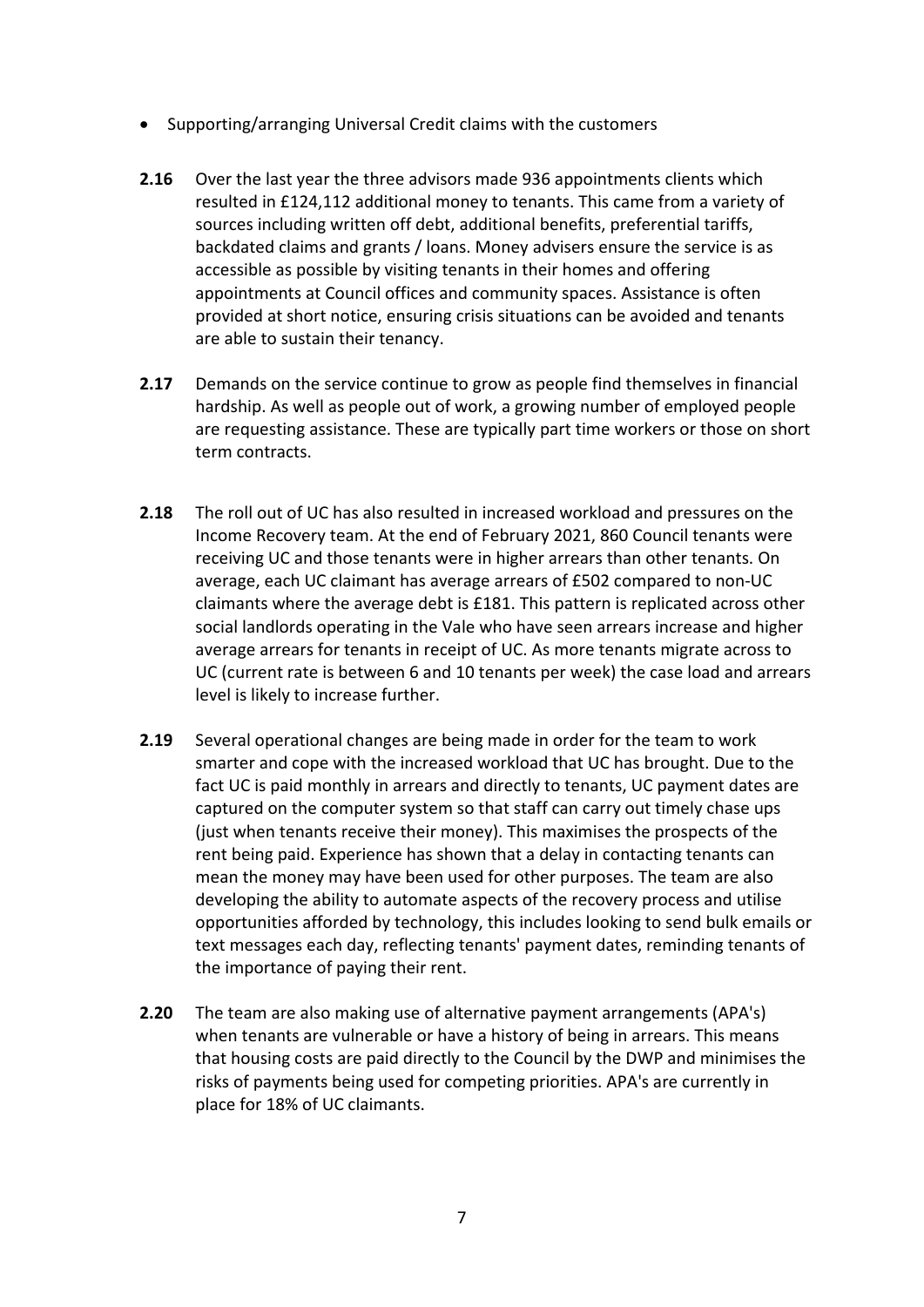### **Social Services**

- **2.21** When undertaking a review the DWP advice is to notify the clients that the claim can go up, can go down or remain the same. Personal Independence Payment (PIP) is now based on a points system and undertaking a medical with a professional. The individual has to complete the form and attend any medical or the claim will stop. If any of our citizens requires assistance with an appeal, the service is able to sign post them to an agency that will assist with appeals on the Council's behalf and there are training courses available.
- **2.22** Due to the changes in the benefits system some clients who previously received a free service are now being assessed as able to fund part of their care. This is as a result of the charging system previously disregarding the income received from the DLA Care Higher Rate. The PIP no longer differentiates between day and night time care and as a result some clients now have a charge of £26.10 per week (19/20) if on Employment & Support Allowance (Support Group) or £23.66 per week (19/20) if on Universal Credit (Limited Capability for Work & Work Related Activity Group).
- **2.23** There is an appeals process through which individuals can appeal against their charge on the basis of financial hardship. To date two clients have appealed their revised assessed charge.
- **2.24** PIP is awarded up to the age of 65. Once someone reaches 65 they would claim Attendance Allowance. Attendance Allowance is still being split into day and night care needs. Therefore it is possible to distinguish which element to take into account for the financial assessment.
- **2.25** The process of moving citizens from Employment & Support Allowance to Universal Credit has already begun in the Vale of Glamorgan. Those that had a basic charge under Employment & Support Allowance have seen a slight decrease in their assessed charge when moved onto Universal Credit.

## **Other Support Services**

**2.26** Support and advice is also provided to individuals by Citizens Advice Bureau. Attached at Appendix B is a report provided as at February 2021 which highlights the volume of referrals to the service, together with the types of assistance and support required.

# **3. How do proposals evidence the Five Ways of Working and contribute to our Well-being Objectives?**

**3.1** Looking to the long term - the Vale of Glamorgan Council is continuing to support individuals and families to maintain their homes, to receive the financial support that is due to them and to remain within their own communities.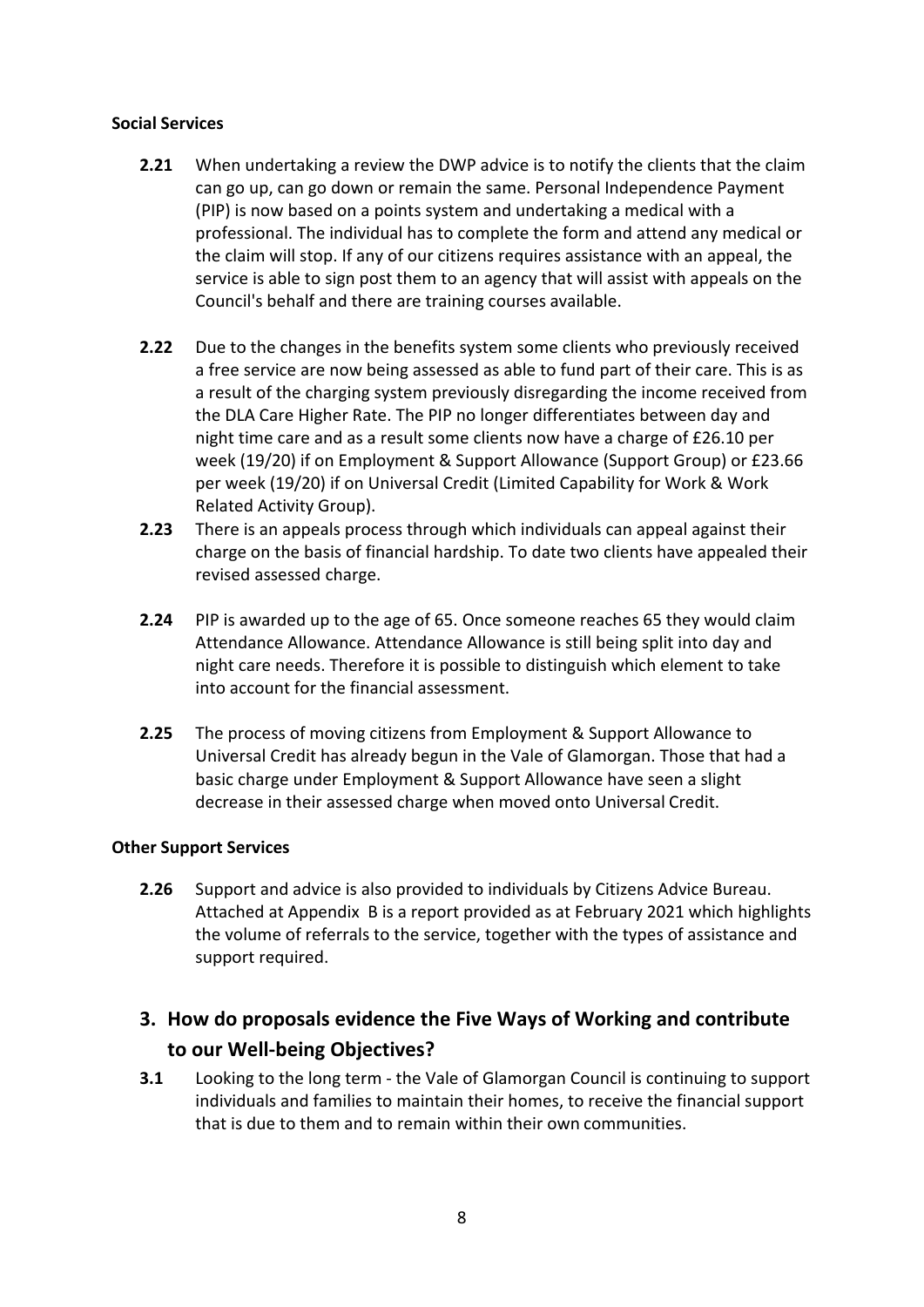- **3.2** Taking an integrated approach the support for residents of the Vale who are impacted on by the Welfare Reform changes is being achieved by services across the Council working together to ensure the assistance is targeted where it is most needed.
- **3.3** Working in a collaborative way the Council's approach to supporting individuals is achieved by working together with agencies such as the Citizens Advice Bureau and the DWP

# **4. Resources and Legal Considerations**

# **Financial**

- **4.1** The anticipated financial implications of Welfare Reforms are reflected in the revenue budget, however the impact of the role out from October 2018 will continue to be monitored.
- **4.2** The DHP allocation from the Department for Work and Pensions (DWP) for 2020/21 was £283,494.

# **Employment**

**4.3** There will be staffing implications for the service as UC is rolled out and staff have been kept informed of the position. The pandemic has meant there has been an increase in other areas of the work so even though the cases to Universal Credit have increased there have not been any significant staffing implications as a result. This may become an issue during 2021/2022 as the implementation of Universal Credit moves forward but there has been natural wastage and post have not been re-filled.

## **Legal (Including Equalities)**

**4.4** The Council is required to administer Council Tax, the Council Tax Reduction Scheme and Housing Benefit in line with government regulations.

# **5. Background Papers**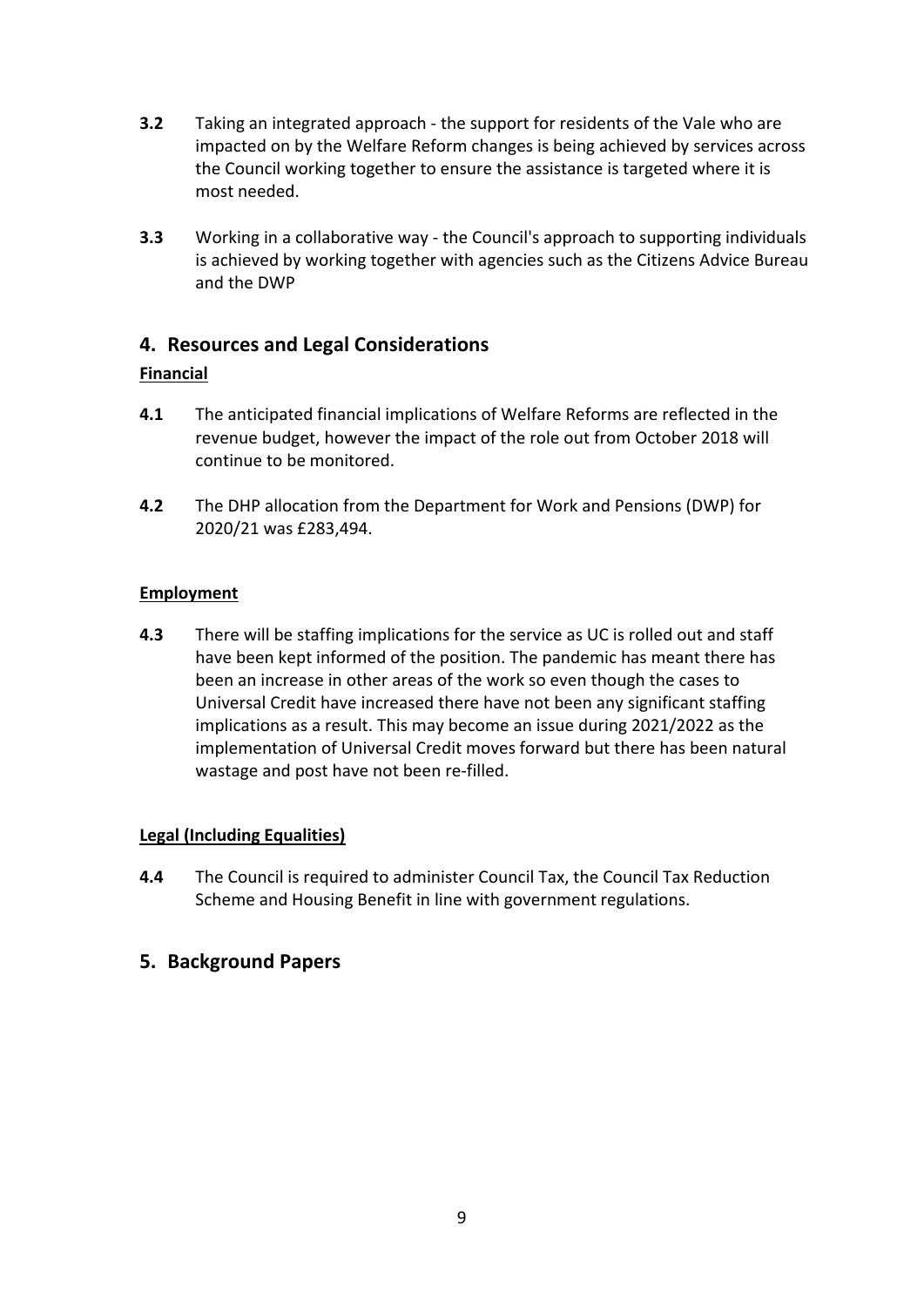#### **APPENDIX A**

#### **Service Data**

#### **1. Council Tax Reduction Scheme (CTRS)**

Funding from Welsh Government was allocated to fill the 10% shortfall in Council Tax Reduction for 2014/15.

Council Tax Reduction Scheme expenditure and budget are as follows:

- 2013/14 CTRS Budget £9,437,000 Expenditure £9,117,454
- 2014/15 CTRS Budget £9,742,000 Expenditure £9,025,074
- 2015/16 CTRS Budget £9,770,000 Expenditure £9,117,658
- 2016/17 CTRS Budget £9,850,000 Expenditure £9,337,597
- 2017/18 CTRS Budget £9,940,000 Expenditure £9,340,821
- 2018/19 CTRS Budget £9,940,000 Expenditure £9,681,332
- 2019/20 CTRS Budget £9,940,000 Expenditure £10,030,144 (July 2019)
- 2020/21 CTRS Budget £10,410,000 Expenditure £11,039, 588 (March 2021)

Council Tax collection in-year has been maintained

- 2013/14 97.5%
- 2014/15 97.9%
- 2015/16 97.9%
- 2016/17 97.8%
- 2017/18 97.7%
- 2018/19 97.7%
- 2019/20
- 2020/21

Since 2013/14 the Council has resolved each year to adopt the Council Tax Reduction Schemes in accordance with the prevailing statutory instruments. (Council Tax Reduction Schemes and Prescribed Requirements (Wales) Regulations (the Prescribed Requirements Regulations) and the Council Tax Reduction Schemes (Prescribed Requirements and Default Scheme) (Wales) (Amendment) Regulations]

The annual resolution reconfirmed that the national scheme be adopted with the following discretions:

- That the Council continues to allow Extended Payments up to a maximum of 4 weeks.
- That the Council continues to disregard War Widow and War Disablement pensions in assessing income for Council Tax Reduction.
- That the Council continues to allow Backdated Reductions for a period up to 26 weeks.

#### **2. Social Size Criteria (Bedroom Tax)**

The social size criteria affects working age claimants where they are under-occupying their home and only affects Housing Association and Council tenants. There will be a reduction in Housing Benefit of 14% for under-occupation of one spare bedroom and 25% for under-occupation of two or more spare bedrooms.

| <b>June 2014</b> | <b>Sept 2015</b> | <b>June 2016</b> | <b>May 2017</b> | <b>June 2018</b> | <b>June 2019</b> | Feb 2021 |
|------------------|------------------|------------------|-----------------|------------------|------------------|----------|
| 944              | 847              | 809              | 770             | 737              | 639              | 481      |

#### **Number of people who have had Housing Benefit reduced:**

Since its introduction in April 2013 there has been a reduction of **463** in the number of people affected.

#### Housing Benefit Reduction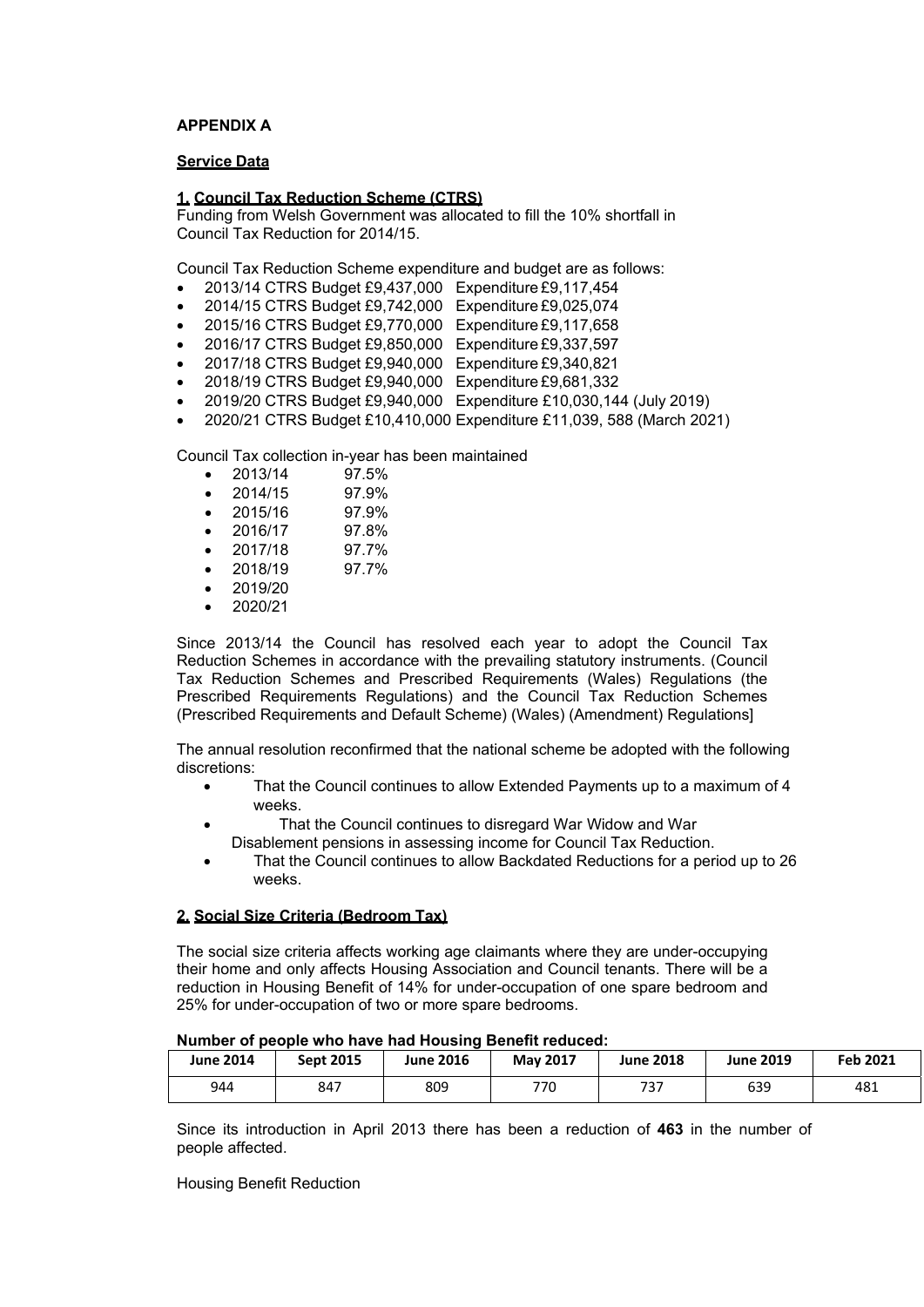|           | June | Sept | June | May  | June | June | Feb  |
|-----------|------|------|------|------|------|------|------|
|           | 2014 | 2015 | 2016 | 2017 | 2018 | 2019 | 2021 |
| 14%       | 795  | 716  | 675  | 629  | 613  | 527  | 389  |
| Reduction |      |      |      |      |      |      |      |
| 25%       | 149  | 131  | 134  | 141  | 124  | 112  | 92   |
| Reduction |      |      |      |      |      |      |      |
| Total     | 944  | 847  | 809  | 770  | 737  | 639  | 481  |
| affected  |      |      |      |      |      |      |      |

**Bedroom Tax broken down into landlord types at February 2021** 

| Landlord_% Reduction | 25%<br><b>Reduction</b> | <b>Total</b> |     |
|----------------------|-------------------------|--------------|-----|
| Council              | 210                     | 65           | 275 |
| Newydd               | 99                      | 14           | 113 |
| Hafod                | 32                      | 8            | 40  |
| <b>United Welsh</b>  | 24                      | 3            | 27  |
| Wales & West         | 23                      | 2            | 25  |
| Gwalia               |                         | 0            |     |
| <b>Total</b>         | 389                     | 92           | 481 |

| Landlord                | 14% Reduction | 25% Reduction | <b>Total</b> |
|-------------------------|---------------|---------------|--------------|
| Council                 | 206           | 61            | 267          |
| Newydd                  | 99            | 14            | 113          |
| Hafod                   | 32            | 8             | 40           |
| <b>United Welsh</b>     | 22            | 3             | 25           |
| <b>Wales &amp; West</b> | 23            | 2             | 25           |
| Gwalia                  |               | 0             |              |
| <b>Total</b>            | 383           | 88            | 471          |

#### **3. Benefit Cap**

If a household's benefit entitlement is larger than the Benefit Cap the level of Housing Benefit payments will be reduced by the amount that is larger than the capped level. This will only affect working age claimants where the amount of benefit will be capped at £500 per week (£26,000 p.a.) for a couple or lone parent with children. From 2016/17 the amount of benefit has been capped at £384.62 per week (£20,000 p.a.).

| Julv<br>2013 | June<br>0011<br>۱Δ.<br>∠∪ | Sept<br>2015<br>2015 | June<br>2016 | Mav<br>2017<br>∠∪ | July<br>2018 | Julv<br>2019 | Mar<br>2001<br>ZUZ |
|--------------|---------------------------|----------------------|--------------|-------------------|--------------|--------------|--------------------|
| 54           | ∸                         |                      | 34           | ◢                 | 110<br>. .   | 84           | 38                 |

#### **4. Discretionary Housing Payment (DHP)**

The DHP allocation from the Department for Work and Pensions (DWP) for 2019/20 was 239,742 and the Authority itself has allocated a further £23,500, this gives an overall limit of £263,242. For 2020/21 the allocation from the DWP is £283,494 and the allocation from the Council has been reduced to £20,000, giving an overall limit of £303,494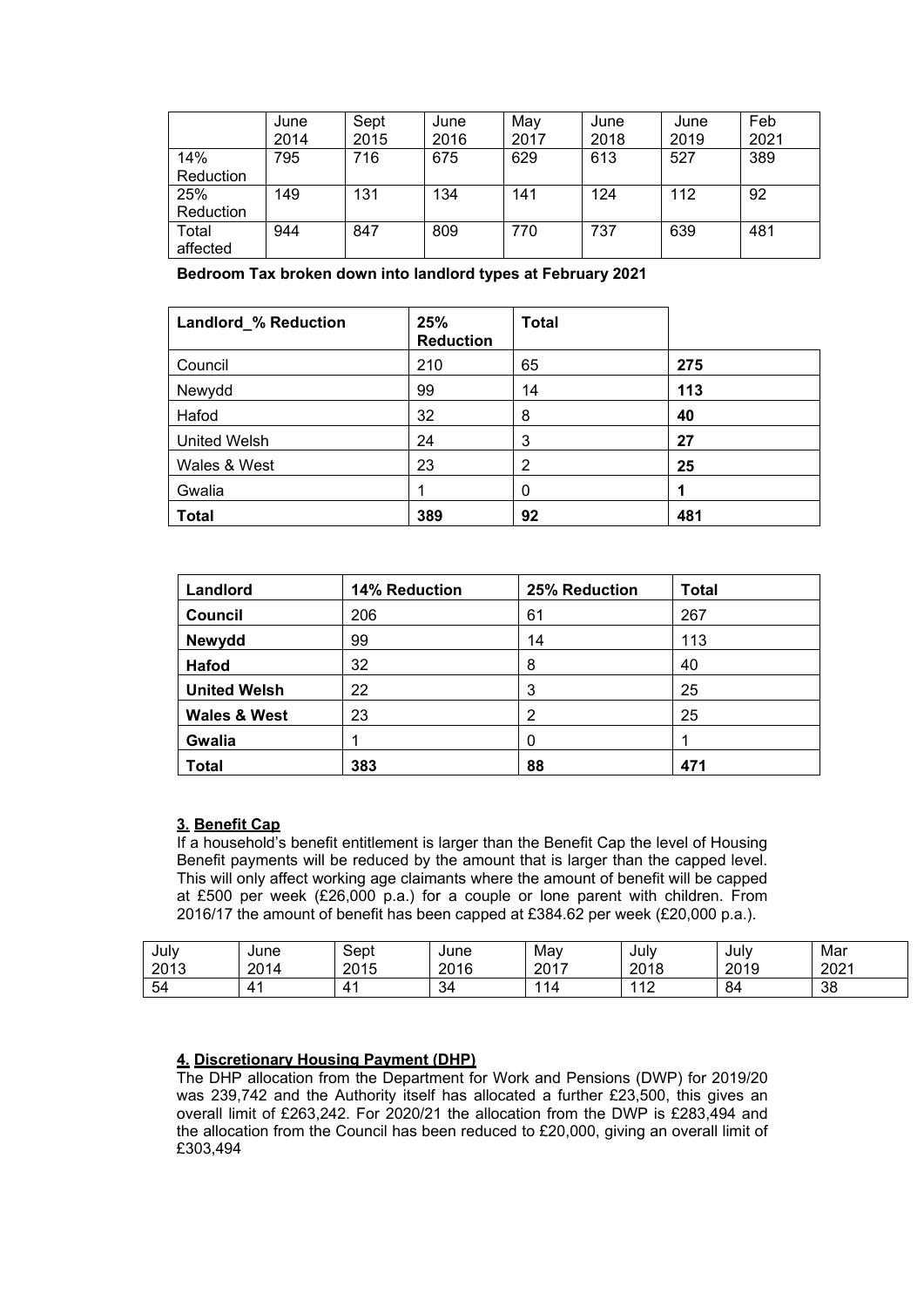| <b>Applications</b><br><b>Received</b> | <b>Granted</b> | <b>Refused</b> | <b>Waiting Further</b><br><b>Information</b> | <b>Waiting To Be</b><br><b>Processed</b> |
|----------------------------------------|----------------|----------------|----------------------------------------------|------------------------------------------|
| 2019/20                                | 572            | 373            |                                              | N/A                                      |
| 2020/21                                | 474            | 203            |                                              |                                          |

| <b>DHP</b><br>Fund_DWP<br><b>Allocation</b> | Paid    | <b>Committed</b> | Remaining | <b>Council DHP</b><br>Contribution |
|---------------------------------------------|---------|------------------|-----------|------------------------------------|
|                                             |         |                  |           |                                    |
| 2019/20                                     | 239,742 | 250,648          | N/A       | 10,906                             |
| 2020/21                                     | 283,494 | 272,718.77       | 10,775.23 | N/A                                |

The DHP awards were granted for the following reasons:

# \*\* **Note this figure is before overpayment are recovered**

| <b>Reason Number of awards</b> | Number of<br>awards | <b>Amount Paid</b> | Number of<br>awards | <b>Amount Paid</b> |
|--------------------------------|---------------------|--------------------|---------------------|--------------------|
|                                | 2019/20             | 2019/20**          | 2020/21             | 2020/21 **         |

| Social Size Criteria (Bedroom Tax)  | 168 | 63,983  | 173 | 74,242  |
|-------------------------------------|-----|---------|-----|---------|
| Benefit Cap                         | 25  | 16,039  | 10  | 8004    |
| Local Housing Allowance restriction | 107 | 57,890  | 85  | 51,692  |
| Combination of reforms              | 26  | 21,267  | 31  | 44,737  |
| Other                               | 256 | 117,872 | 175 | 103,534 |
| <b>TOTAL</b>                        | 583 | 277,051 | 474 | 282,209 |

# **5.Local Housing Allowance (LHA)**

| Local Housing Allowance (LHA) is a flat rate allowance based on the size of household and the area in which  <br>a person lives for tenants in privately rented accommodation which came into effect from April 2008. |                               |                             |                             |  |  |  |
|-----------------------------------------------------------------------------------------------------------------------------------------------------------------------------------------------------------------------|-------------------------------|-----------------------------|-----------------------------|--|--|--|
| 2018/19                                                                                                                                                                                                               | 2019/20<br>2021/22<br>2020/21 |                             |                             |  |  |  |
| <b>Shared Accommodation</b>                                                                                                                                                                                           | <b>Shared Accommodation</b>   | <b>Shared Accommodation</b> | <b>Shared Accommodation</b> |  |  |  |
| £55.49                                                                                                                                                                                                                | £57.15                        | £64.44                      | <b>£64 44</b>               |  |  |  |
| One bedroom £97.81                                                                                                                                                                                                    | One bedroom £97.81            | One bedroom £100.63         | One bedroom £100.63         |  |  |  |
| Two bedroom £115.07                                                                                                                                                                                                   | Two bedroom £115.07           | Two bedroom £126.58         | Two bedroom £126.58         |  |  |  |
| Three bedroom £128.27                                                                                                                                                                                                 | Three bedroom £128.27         | Three bedroom £138.08       | Three bedroom £138.08       |  |  |  |
| Four bedroom £160.00                                                                                                                                                                                                  | Four bedroom £160.00          | Four bedroom £195.62        | Four bedroom £195.62        |  |  |  |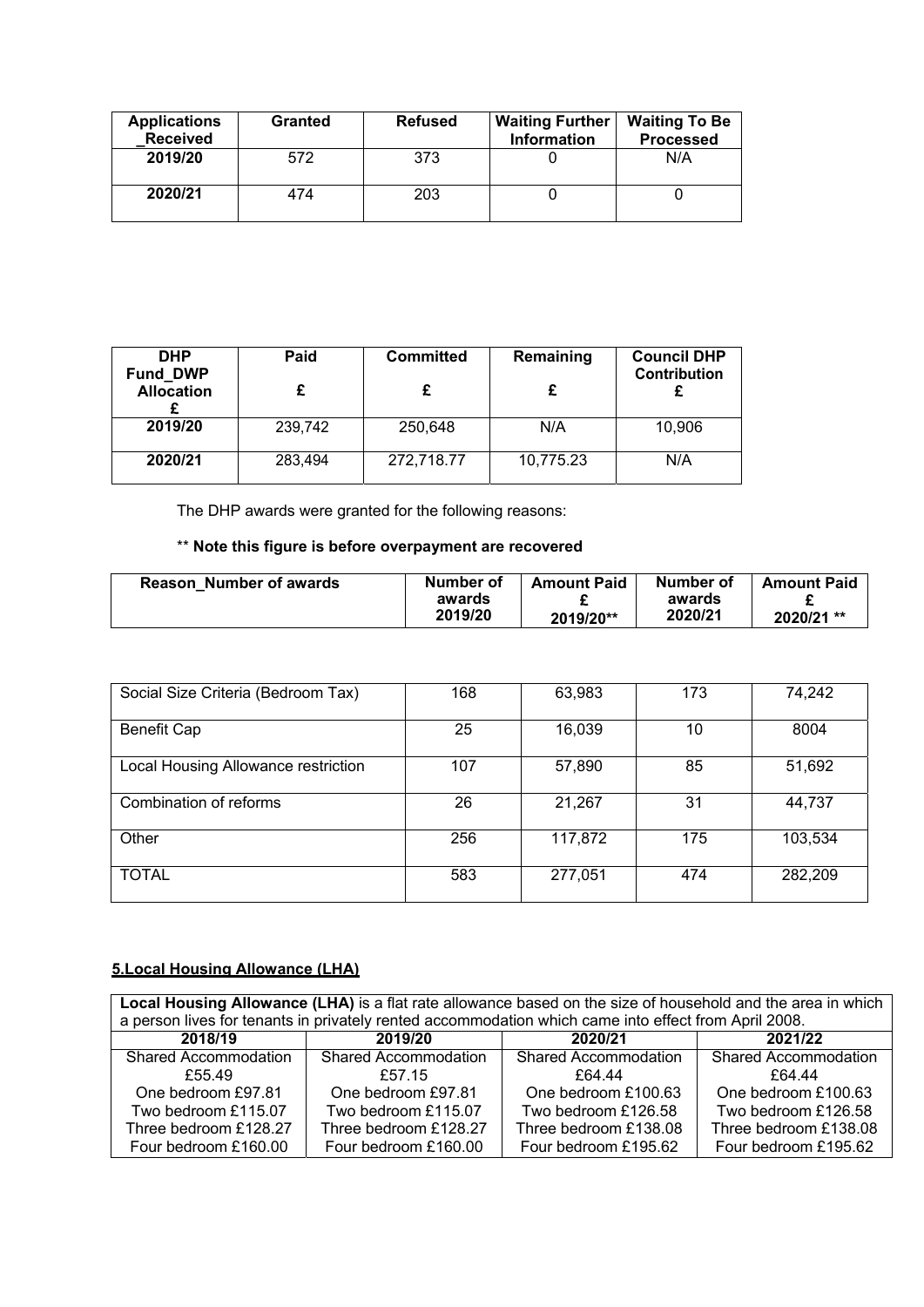#### **6.Universal Credit Uptake (UC) from February 2016 UC launch**

| Universal Credit (UC) Feb 2016   Apr 2017   Dec 2017   Jun 2018   Jun 2019 |    |     |     |     |      | <b>Mar 2021</b> |
|----------------------------------------------------------------------------|----|-----|-----|-----|------|-----------------|
| Uptake<br>Claimants                                                        | 15 | 672 | 693 | 535 | 3040 | 10,063          |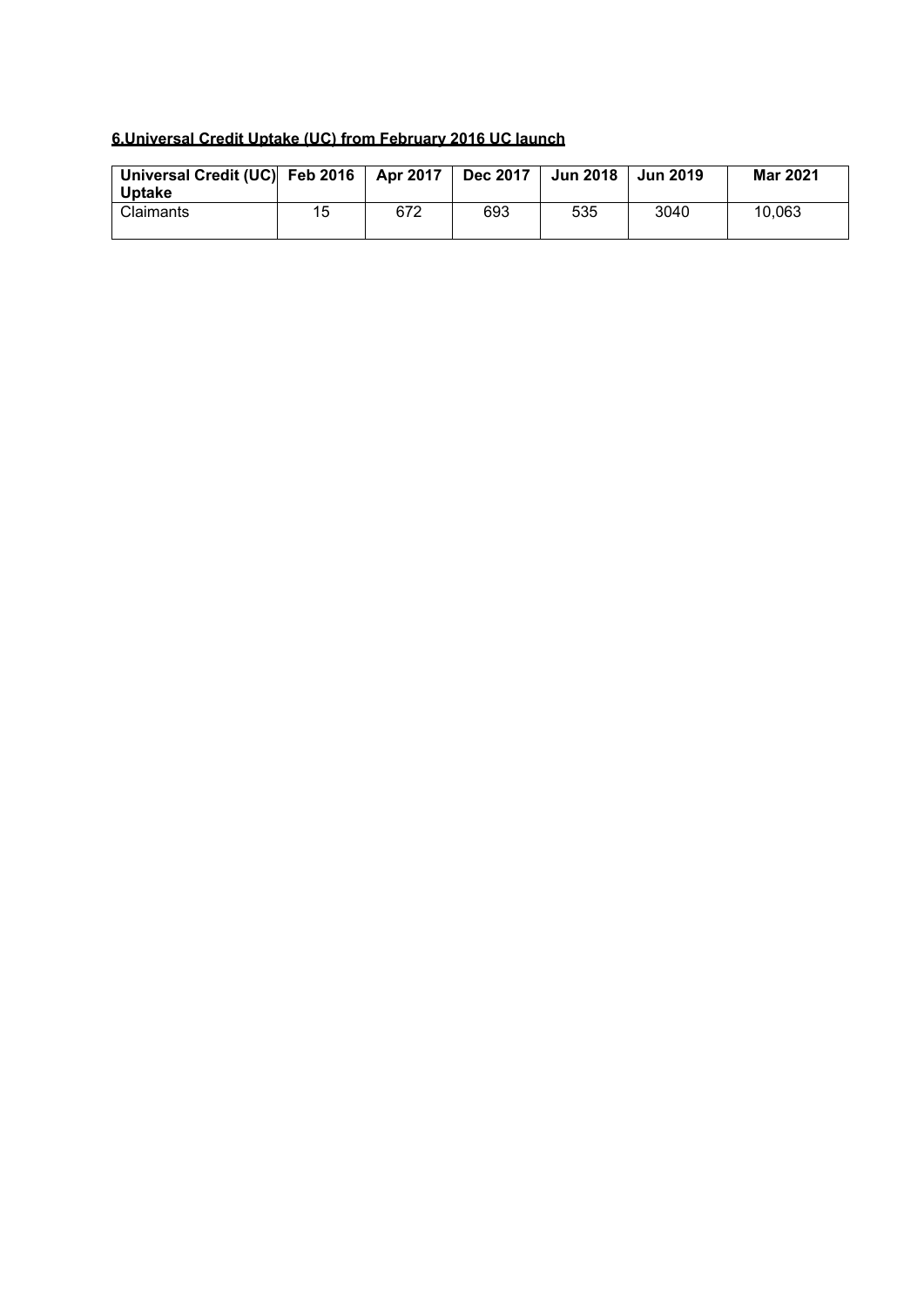

# Citizens Advice Cardiff and Vale

Data For Scrutiny Committee February 2021

1. Comparison of advice issues 2019/20 and 2020/21 by advice area:

| <b>Advice Topic</b>               | No of issues 19/20 | No of Issues 20/21 |
|-----------------------------------|--------------------|--------------------|
| <b>Benefits &amp; Tax Credits</b> | 3,668              | 2,764              |
| <b>Benefits - Universal</b>       | 1,392              | 2,308              |
| Credit                            |                    |                    |
| Consumer Goods &                  | 197                | 194                |
| <b>Services</b>                   |                    |                    |
| Debt                              | 1,808              | 1,252              |
| Discrimination, Hate              | 47                 | 53                 |
| Crime & GVA                       |                    |                    |
| Education                         | 17                 | 21                 |
| Employment                        | 290                | 927                |
| <b>Financial Services</b>         | 469                | 668                |
| Health & Community                | 112                | 77                 |
| Care                              |                    |                    |
| Housing                           | 377                | 476                |
| Immigration & Asylum              | 25                 | 42                 |
| Legal                             | 116                | 194                |
| Other                             | 533                | 456                |
| Relationships & Family            | 264                | 286                |
| Tax                               | 19                 | 45                 |
| Travel & Transport                | 42                 | 58                 |
| <b>Utilities</b>                  | 470                | 258                |
|                                   |                    |                    |
| Totals                            | 9,846              | 10,079             |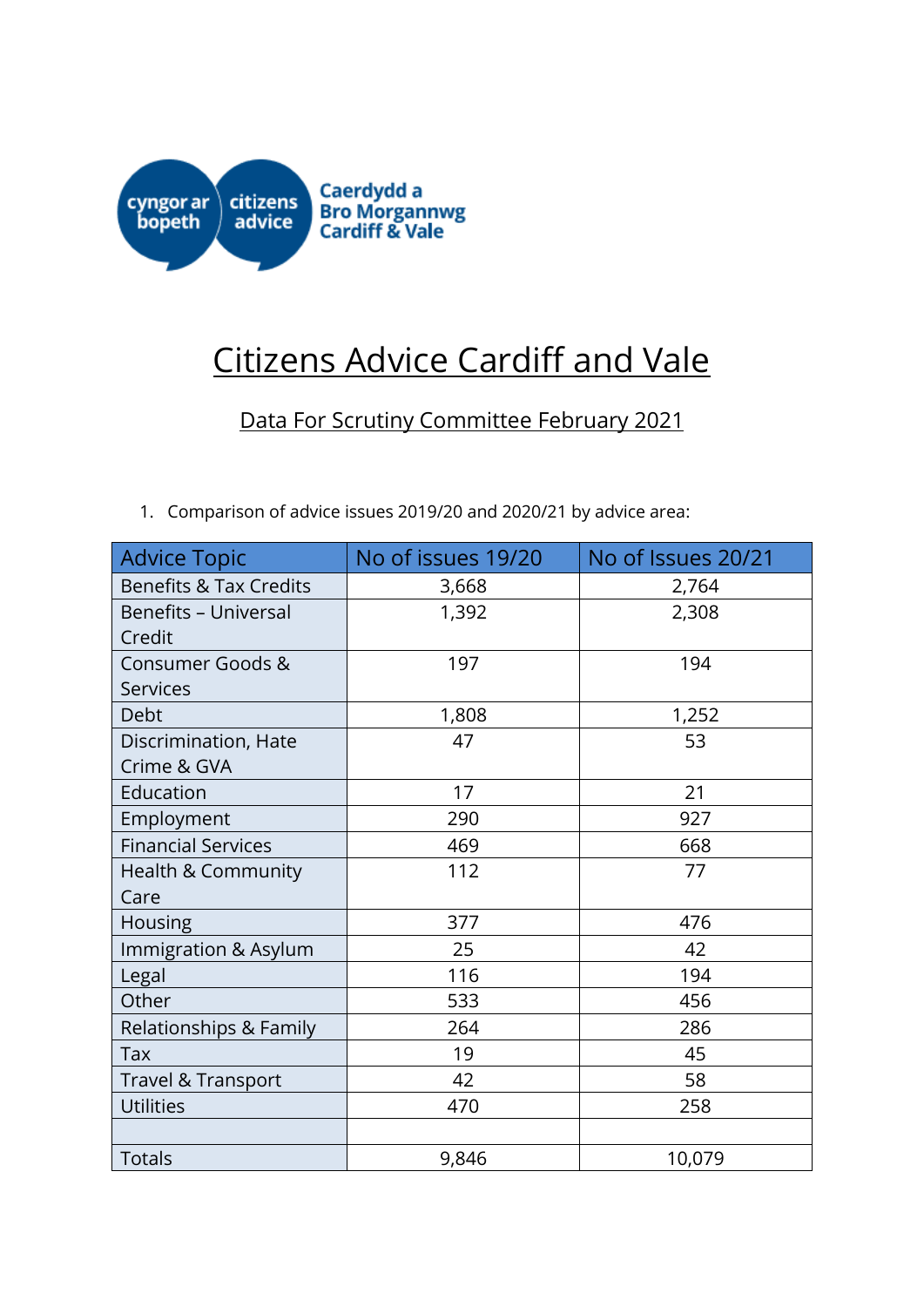The data for 2020/21 does not cover a full financial year and we expect the total number of issues for this period to increase by the 31<sup>st</sup> March 2021.

This data also reflects a reduction in the number of individuals seeking advice during the initial stages of the Covid-19 pandemic. When taking this into account, we have, in real terms, seen an increase in the number of issues we have dealt with during this period.

Coronavirus has had a significant impact on people's jobs and incomes. Many households have reported lost income because of the crisis as individuals were furloughed or made redundant. As a result, the last 12 months saw an increase in welfare benefit, employment, housing and financial services queries as clients sought advice on maximising their income, protecting their tenancy and work related issues.

The number of individuals stating that they have experienced a mental health issue as a result of the pandemic has also increased.

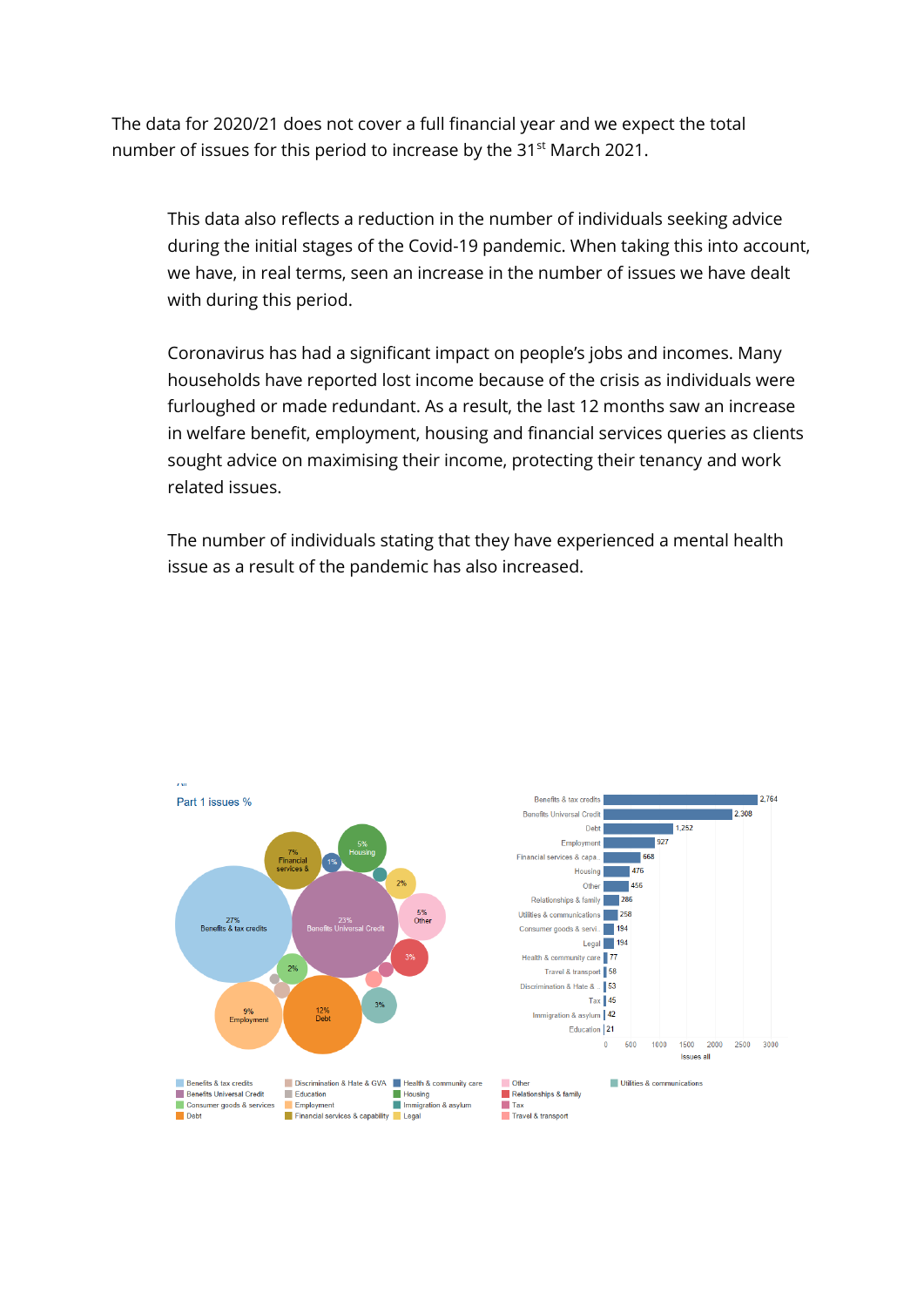2. Breakdown of Issues relating to General Benefit & Tax Credit Issues 2020/21

| Issue                               | Number of Issues |
|-------------------------------------|------------------|
| Income Support                      | 7                |
| <b>Pension Credit</b>               | 41               |
| Social Funds Loans & Budgeting      | 3                |
| <b>Housing Benefit</b>              | 126              |
| <b>Council Tax Benefit</b>          | 45               |
| Working & Child tax Credits         | 83               |
| Jobseekers Allowance                | 73               |
| <b>National Insurance</b>           | 9                |
| <b>State Retirement Pension</b>     | 18               |
| <b>Disability Living Allowance</b>  | 160              |
| <b>Attendance Allowance</b>         | 59               |
| <b>Carers Allowance</b>             | 111              |
| <b>Employment Support Allowance</b> | 277              |
| Personal Independence Payment       | 1,222            |
| <b>Localised Social welfare</b>     | 28               |
| <b>Council Tax Reduction</b>        | 157              |
| <b>Benefit Cap</b>                  | 13               |
| Complaints                          | 1                |
| <b>Passported Benefits</b>          | 3                |
| <b>Other Benefit Issues</b>         | 328              |
| Total<br>ssues (part 1)             | 2,764            |

Benefits & tax credits



25 Council tax<br>24 Benefit cap<br>26 Complaints

27 Passported benefits<br>
99 Other benefits issues

02 Income Support<br>03 Pension Credit 05 Social Fund Loans-Budgeting 03 Social Fund Loa<br>
07 Housing Benefit<br>
08 Child Benefit ■ 08 Child Benetit<br>■ 10 Working & Child Tax Credits<br>■ 11 Jobseekers Allowance<br>■ 12 National Insurance 12 National Insurance<br>13 State Retirement Pension<br>15 Disability Living Allowance<br>17 Attendance Allowance<br>18 Carers Allowance<br>19 Employment Support Allowance

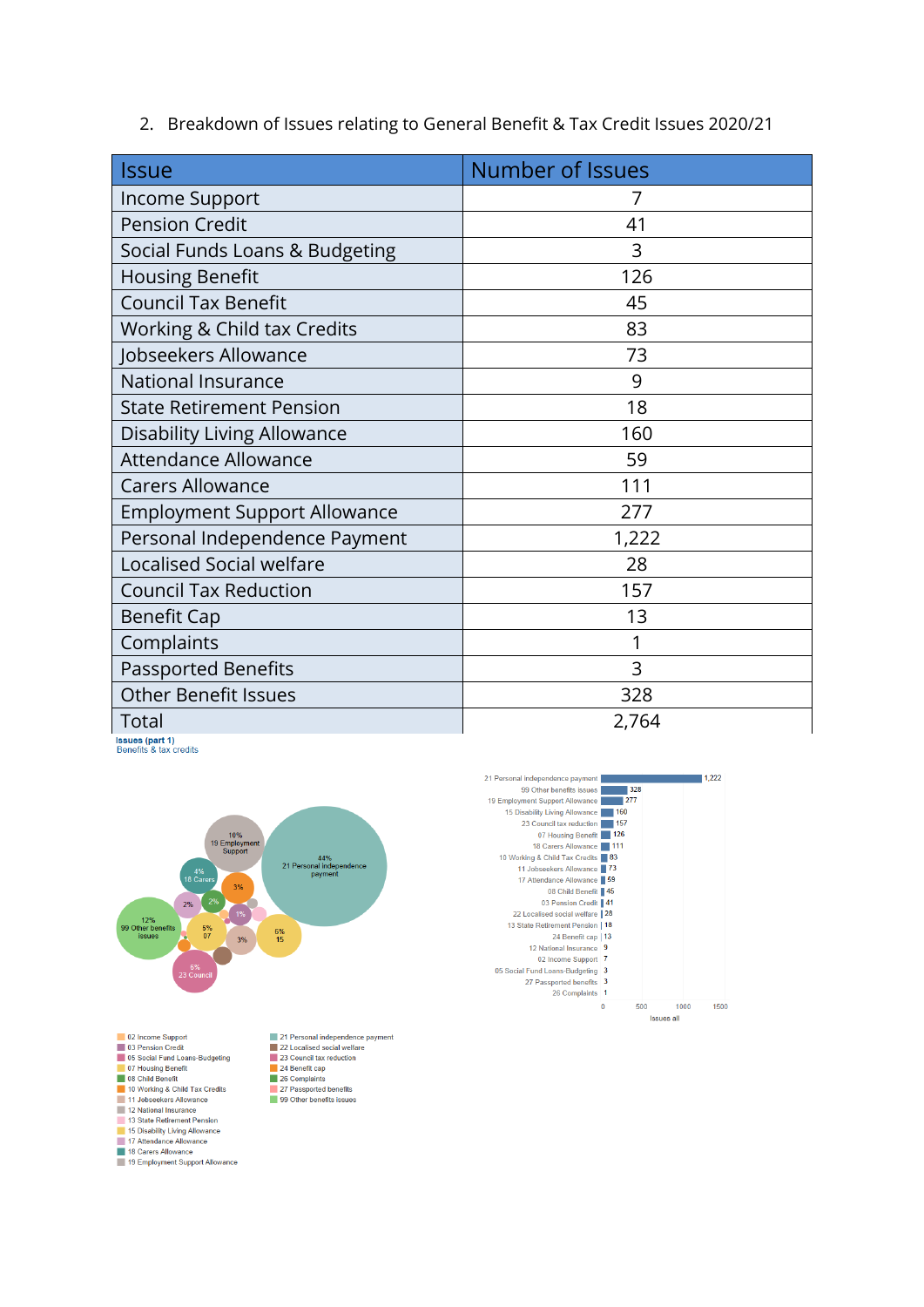3. Breakdown of issues relating to Universal Credit 2020/21

| Universal Credit Issues 2020/21     | <b>Number of Issues</b> |
|-------------------------------------|-------------------------|
| <b>Initial Claim</b>                | 1,111                   |
| <b>Standard Element</b>             | 256                     |
| <b>Housing Element</b>              | 258                     |
| <b>Limited Capacity For Work</b>    | 194                     |
| Child element                       | 103                     |
| <b>Childcare Costs</b>              | 18                      |
| Carer elements                      | 52                      |
| Calculation of income, earnings and | 240                     |
| capital                             |                         |
| Conditionality and commitment (inc. | 22                      |
| sanctions)                          |                         |
| Deductions                          | 54                      |
|                                     |                         |
| <b>Totals</b>                       | 2,308                   |

During this period, we have to date dealt with 2,262 Universal Credit issues with the majority relating to the initial claim process, with emphasis on eligibility queries and support to make a claim.

**Issues (part 1)**<br>Benefits Universal C.

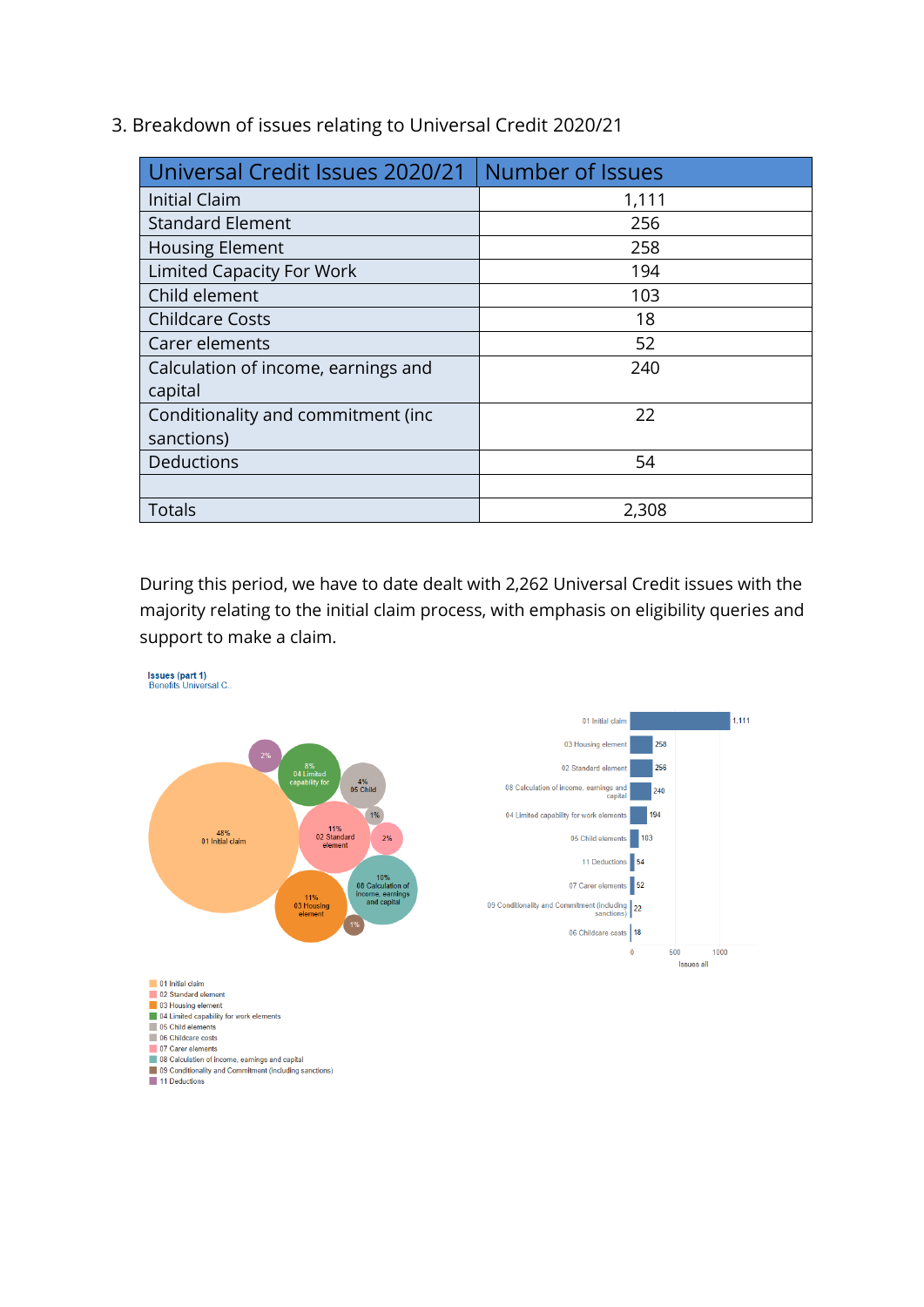During this period our clients have experienced the following issues:

Digital Exclusion:

Many clients with no or limited access to the internet have found it difficult to make or sustain a digital claim for Universal Credit. Those individuals lacking the appropriate digital skills and/or confidence also found making and/or maintaining a claim difficult without the support of a family member, friend or support worker as a result of social distancing measures.

Making a Universal Credit Application:

Some clients experiencing a change of circumstances and needing to make a Universal credit claim have found it difficult to open a bank account and secure a personal email facility in order to proceed with the application.

Relationships:

An increase in marriage and/or relationship breakdowns has resulted in an increase in Universal Credit and general welfare benefit enquiries as individuals split from partners and require advice on their benefit entitlement.

4.Service Delivery Channels

The suspension of face to face services resulted in a clients seeking advice on Universal Credit via alternative delivery channels as follows:

| Channel:  | % of Issues Dealt With |
|-----------|------------------------|
| Telephone | 85%                    |
| Email     | 3%                     |
| Webchat   | 12%                    |